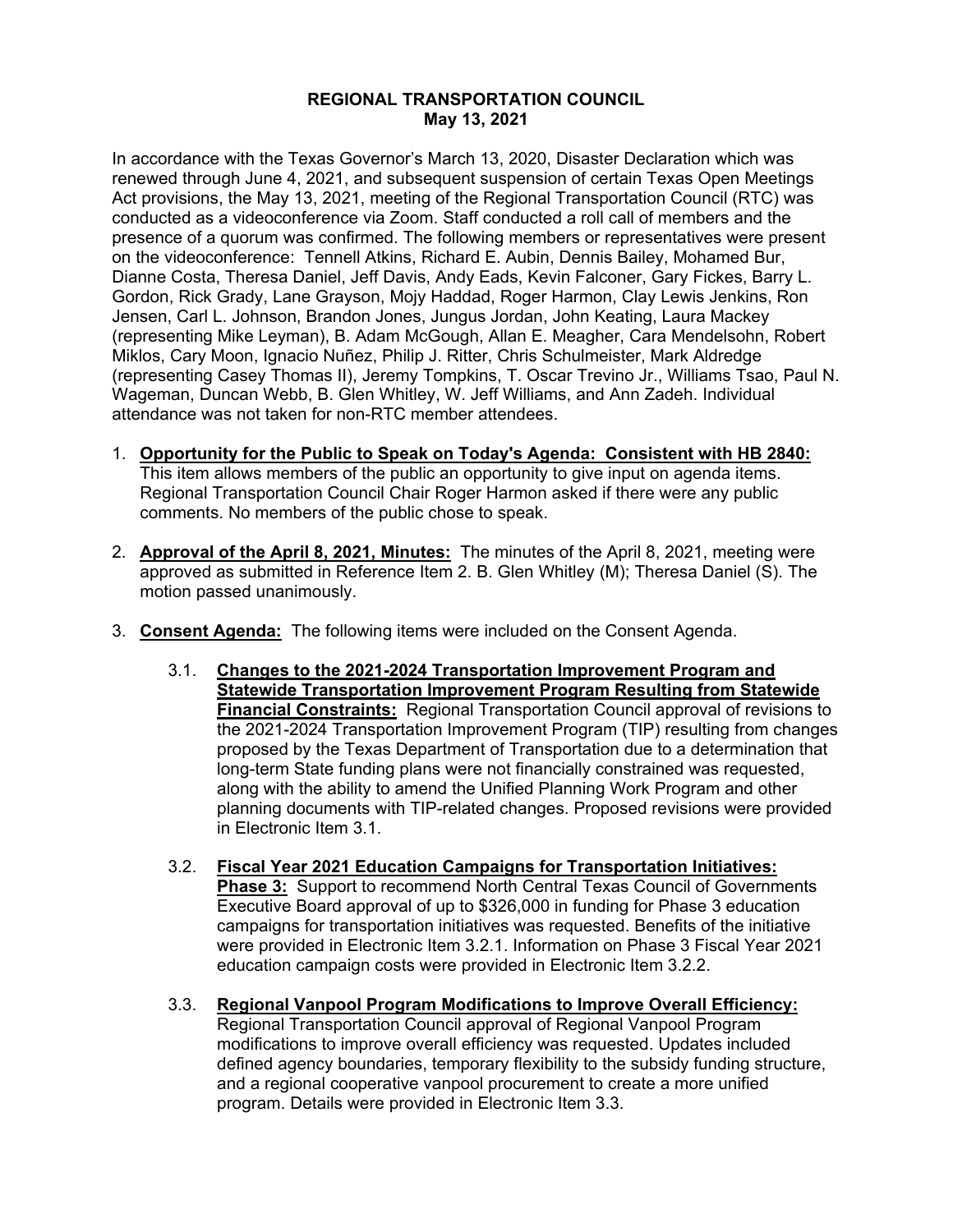3.4. **Public Transportation Agency Safety Plan Performance Measures:** Regional Transportation Council approval of Public Transportation Agency Safety Plan regional transit safety targets was requested. Action also included approval of the revision of administrative documents, as appropriate, to address the safety targets. The proposed regional targets will be used to track and report on the region's performance through existing documents, such as the Metropolitan Transportation Plan, and will be used in the planning process to implement programs to improve transit safety. Details were provided in Electronic Item 3.4.

A motion was made to approve the items on the Consent Agenda. Richard Aubin (M); T. Oscar Trevino Jr. (S). The motion passed unanimously.

4. **Orientation to the Agenda/Director of Transportation Report:** Regional Transportation Council (RTC) Chair Roger Harmon, announced members of the nominating subcommittee: Chair Andy Eads, Vice Chair B. Adam McGough, Dianne Costa, Gary Fickes, George Fuller, Rick Grady, and Oscar Trevino. For the 2021-0222 term, a Vice Chair and Secretary must be nominated. Michael Morris discussed the loss of former Tarrant County Commissioner/Mayor of Hurst Bob Hampton and his contributions to the region. Also discussed was the upcoming Federal Certification Review of the Metropolitan Planning Organization Transportation Department, which will be held June 14-16, 2021. Mr. Morris highlighted information about the D2 project in Dallas. Details were provided in Electronic Item 4.3. In addition, he highlighted metrics from Changing Mobility: Data, Insights, and Delivering Innovative Projects during COVID Recovery. Travel behavior by mode was discussed, and he specifically noted that bicycle/pedestrian trips remained strong and freeway volumes have nearly returned to pre-pandemic levels. Aviation passenger numbers have continued to improve and transit ridership has leveled. Financial implications by category were also highlighted. Construction cost changes were also discussed and remained 12 percent lower than the previous year. Also highlighted was the status of projects being implemented in the region. He noted members were provided a map identifying projects funding as part of the COVID-19 Infrastructure Program and added that members could also access the information through the dashboard online. Details were included in Electronic Item 4.4 and available at [www.nctcog.org/pm/covid-19.](http://www.nctcog.org/pm/covid-19) He also recognized North Central Texas Council of Governments staff who have recently received the Dwight David Eisenhower Transportation Fellowship through the US Department of Transportation: 2020 – Catherine Osborn and Rachel Jenkins and 2021 – Vivian Fung and Nicholas Allen. Mr. Morris also noted the current east/west equity percentages were provided in Electronic Item 4.5, and that staff would be working in the western subregion to help balance the percentages closer to the RTC-approved percentages. Cara Mendelsohn asked how east/west equity funding percentages were figured. Mr. Morris reviewed the east/west equity funding percentages for both Surface Transportation Block Grant Program and Congestion Mitigation and Air Quality Improvement Program funds. He noted that the RTC has a policy to track Texas Department of Transportation funding approvals that do not follow the current east/west formula allocations. Percentages are tracked over time, and adjustments are made to keep the allocations near the approved percentages. Ms. Mendelsohn asked if the percentages are updated based on Census data. Mr. Morris noted that review of the east/west funding split is included in the RTC Bylaws and that staff will bring back the east/west formula information (frequency reviewed and percentages) to members in the future. Information on Oklahoma legislation limiting liabilities for railroads allowing commuter rail was provided in Electronic Item 4.1, and information on the status of Texas Volkswagen Environmental Mitigation Program funding was provided in Electronic Item 4.2. The current Auto Occupancy/High-Occupancy Vehicle Quarterly Subsidy Report was provided in Electronic Item 4.6. Dallas-Fort Worth Clean Cities upcoming events were provided at<https://www.dfwcleancities.org/dfw-clean-cities-meetings> and current air quality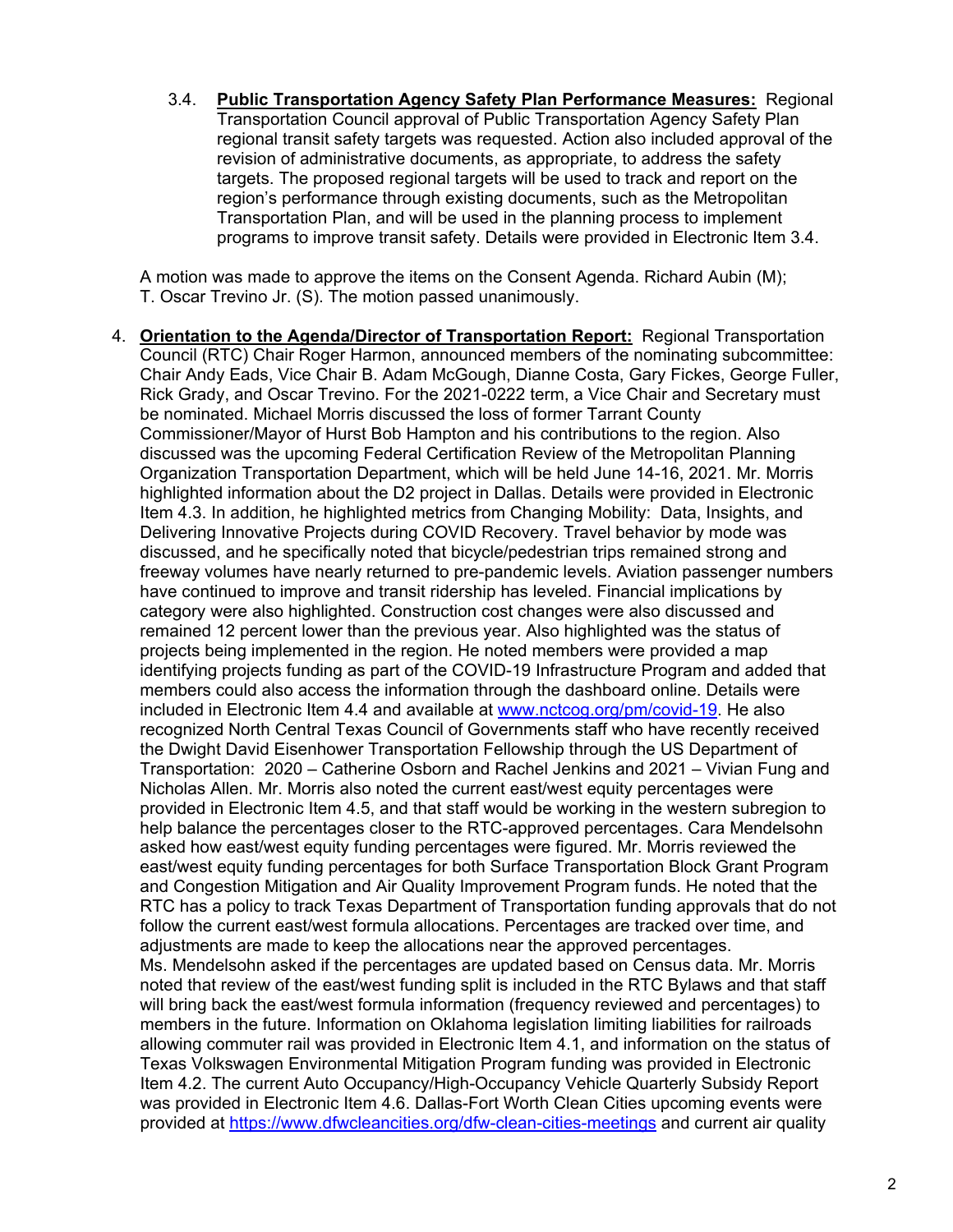funding opportunities for vehicles were provided at [https://www.nctcog.org/trans/quality/air/](https://www.nctcog.org/trans/quality/air/funding-and-resources) [funding-and-resources.](https://www.nctcog.org/trans/quality/air/funding-and-resources) Electronic Item 4.7 contained the most recent information on the ozone season. The spring public of Mobility Matters was provided at [https://www.nctcog.org/trans/about/publications/mm/mobility-matters-spring-2021.](https://www.nctcog.org/trans/about/publications/mm/mobility-matters-spring-2021) Additional comments were received for the March online input opportunity minutes, and the updated document was provided in Electronic Item 4.8. April online input opportunity minutes were provided in Electronic Item 4.9. The most recent Public Comments Report was provided in Electronic Item 4.10, recent correspondence in Electronic Item 4.11, recent news articles in Electronic Item 4.12, and recent press releases in Electronic Item 4.13.

- 5. **Approval to Terminate SH 360 Financial Backstop:** Michael Morris presented a proposal to terminate the SH 360 financial backstop as requested by the North Texas Tollway Authority (NTTA). In December 2013, the Regional Transportation Council (RTC) approved a financial backstop for repayment of the SH 360 Loan as part of the efforts to construct SH 360 South from approximately Green Oaks to US 287 as a toll facility. The NTTA has requested to repay the loan in full and transfer SH 360 South into the NTTA system. Repayment of the loan is part of a larger refinancing effort and is expected to lower the interest rate from 4.25 percent to approximately 3.25 percent for a savings of approximately \$50 million. There are two agreements related to the SH 360 South project. The first is a project agreement between NTTA and the Texas Department of Transportation (TxDOT) that is related to the \$300 million loan and the interest accumulated, for a balance of approximately \$330 million that NTTA would pay to TxDOT Headquarters. The second is a backstop agreement including TxDOT, NTTA, and the RTC. Repayment of the loan would release the RTC from the financial backstop for the project. In addition, NCTCOG previously set aside \$15 million as a contingency in case the loan backstop were utilized, so the \$15 million contingency funds could be released for project selection in the western subregion with Surface Transportation Block Grant Program funds. Other benefits include the elimination of possible SH 360 toll rate increases due to low project performance, potential for the next slate of SH 360 improvements beginning sooner, and consideration for some portion of the \$330 million being returned to the region by the Texas Transportation Commission in the next Unified Transportation Program. This would also allow the advancement of NTTA system landscaping for the project. Mr. Morris also highlighted items that were negotiated with local governments along the corridor. NTTA has agreed to extend the wayfinding sign pilot program from five to ten years. Negotiated terms also include the following corridor improvements by 2050: 360T Elbow, 360T widening, 360T/US 287 interchange, and 360T Section 2. If improvements are completed, revenue sharing will begin in 2053. If the improvements are not completed, revenue sharing would begin in 2050. Mr. Morris noted that NTTA has taken action to move forward with repayment of the SH 360 loan and that TxDOT was expected to take action soon. A copy of the draft Resolution Approving Termination of Regional Transportation Council Financial Backstop for the SH 360 Loan was provided in Electronic Item 5.1. Additional details were provided in Electronic Item 5.2. Mojy Haddad thanked the Regional Transportation Council and all local governments involved in the SH 360 project and noted that this effort not only benefits the local governments and users of the SH 360 facility but the entire region. Other members also discussed the success of the project and the example of partnership to advance transportation in the region. A motion was made to approve the Resolution Approving Termination of Regional Transportation Council Financial Backstop for SH 360 Loan provided in Electronic Item 5.1. Ron Jensen (M); W. Jeff Williams (S). The motion passed unanimously.
- 6. **"Trade Fair" Partnership with Lubbock and Rio Grande Valley Metropolitan Planning Organization:** Ken Bunkley presented a proposal for potential trade partnerships with the Lubbock and Rio Grande Valley Metropolitan Planning Organizations (MPOs). As a result of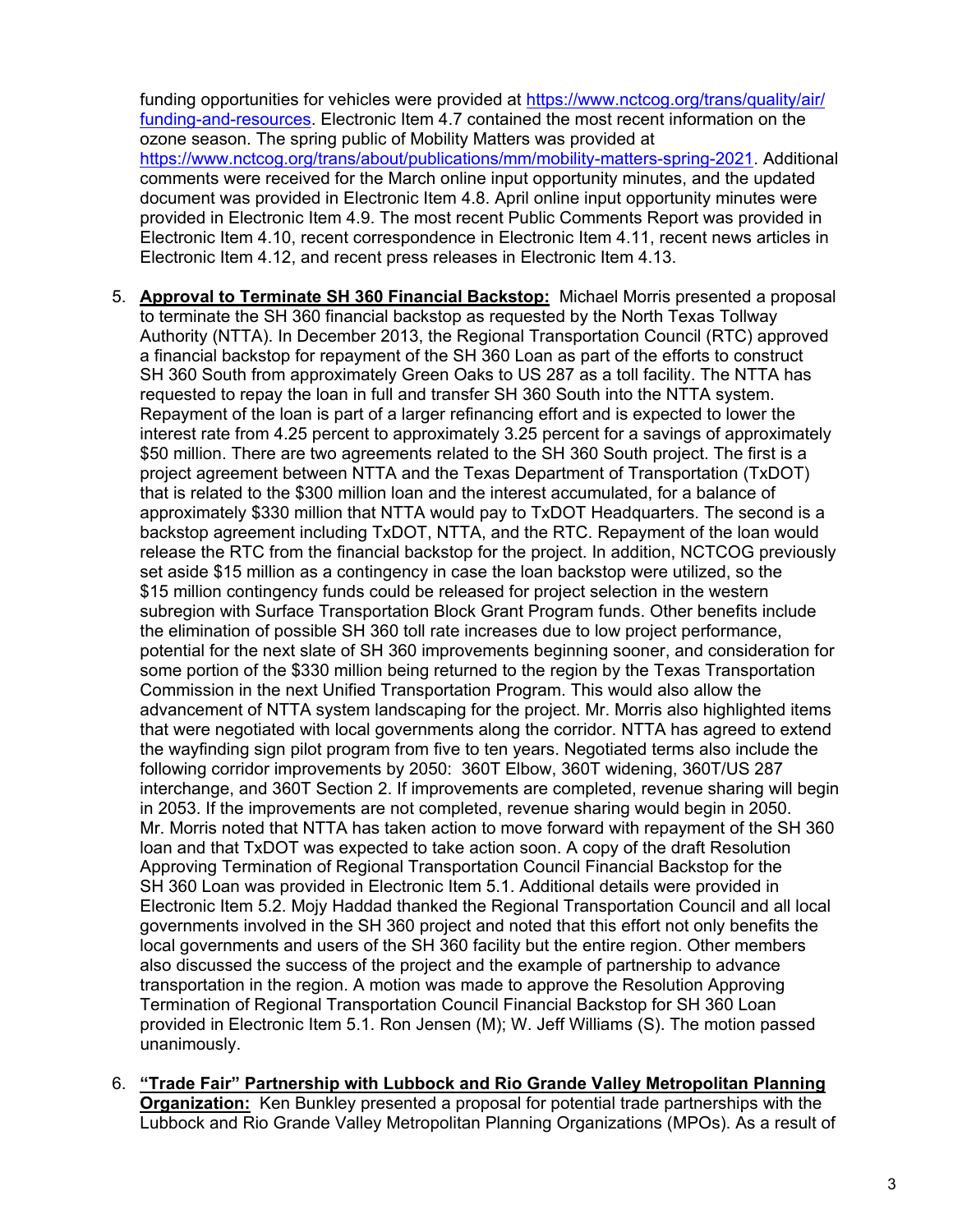the large carry over balance of Surface Transportation Block Grant Program (STBG) funds, North Central Texas Council of Governments (NCTCOG) staff has been working on solutions to reduce the balance of funds to a more manageable level. Efforts include the Regional Transportation Council (RTC) Milestone Policy Round 2, as well as a quarterly project tracking effort to make sure the projects are moving along so that the funding obligates within the correct years. In addition, as part of the Regional-10 Year Plan this year NCTCOG staff will propose to advance projects currently funded with Category 2 funds with STBG funds instead. Staff has also been working on two "trade fair" partnerships to enable other regions to advance projects while implementing agencies in the Dallas-Fort Worth region get projects ready for construction. Background information regarding trade fairs was highlighted. In the past, the Texas Department of Transportation (TxDOT) coordinated among regions to expedite project delivery as a part of the development of the Unified Transportation Program (UTP). During that time, each region selected projects for inclusion in the UTP and TxDOT Headquarters would then hold periodic trade fair meetings during which regions of the state negotiated projects based on project readiness and funding availability. This enabled projects to proceed in the year in which funds were needed versus the year in which funds were individually available to any given region. One of the objectives of supporting this proposal would be to underscore that formula allocation at the State level is necessary to ensure equitable distribution of funding across the region. It also continues the long-standing tradition with other partners in the state, buys down carryover balances, and reduces risk within the region's STBG program. A recent example of this type of funding partnership with the Alamo Area Metropolitan Planning Organization was highlighted. Mr. Bunkley noted staff proposed similar trade fair partnerships with the Lubbock and Rio Grande Valley MPOs. The Lubbock MPO has approached NCTCOG staff about a potential trade fair partnership between the DFW and Lubbock MPO regions. Currently the Lubbock MPO receives \$6 million of STBG funding per year. In order to cashflow two priority projects, the Lubbock MPO needs an additional \$10.5 million in FY2023 and additional \$10.5 million in FY2025 for two separate projects. Staff proposed the RTC loan the Lubbock MPO \$21 million in STBG cashflow in FY2023 and FY2025. In turn, the Lubbock MPO would transfer back \$21 million of STBG allocations over three years (FY2028, FY2029, FY2030) until fully repaid. The Rio Grande Valley MPO also approached NCTCOG staff about a potential trade fair partnership between the DFW and Rio Grande Valley MPO regions. The Rio Grande Valley MPO receives \$25 million of STBG funding per year. In order to cashflow priority projects, the Rio Grande Valley MPO needs an additional \$14.6 million in FY2022. Staff proposed the RTC loan the Rio Grande Valley MPO approximately \$14.6 million in STBG cashflow in FY2022. In turn, the Lubbock Rio Grande Valley MPO will transfer back \$14.6 million of STBG allocations in FY2026. A table documenting details of the trade fair partnership program for FY2022 through FY2030 was highlighted. Additional information was provided in Electronic Item 6. Duncan Webb asked if trade fairs put funded projects in the region at risk if payment is not returned or is delayed from the Lubbock or Rio Grande Valley MPOs. Michael Morris noted that trade fair partnerships are in the best interest of the region and the State to help ensure there is no loss of obligation authority for federal funds by reducing the balance of STBG funds. In addition, repayment elements will be included in agreements that minimize risk. Staff is also exploring the option for a three-party agreement including TxDOT since one project in the Lubbock MPO and one project in the Rio Grande Valley MPO are TxDOT projects. Chris Schulmeister asked why staff has not factored in the time value of money, which is common in these types of agreements. Mr. Morris noted that ordinarily RTC transactions would include the time value of money. However, if TxDOT had initiated a regular trade fair there would be no adjustment, so staff did not factor in the time value of money for the proposed trade fair partnerships. A motion was made to approve a trade fair partnership with the Lubbock MPO of transferring: \$10,500,000 in STBG cash flow/allocation in FY2023; \$10,500,000 in STBG cash flow/allocation in FY2025; receiving \$6,903,818 back in FY2028;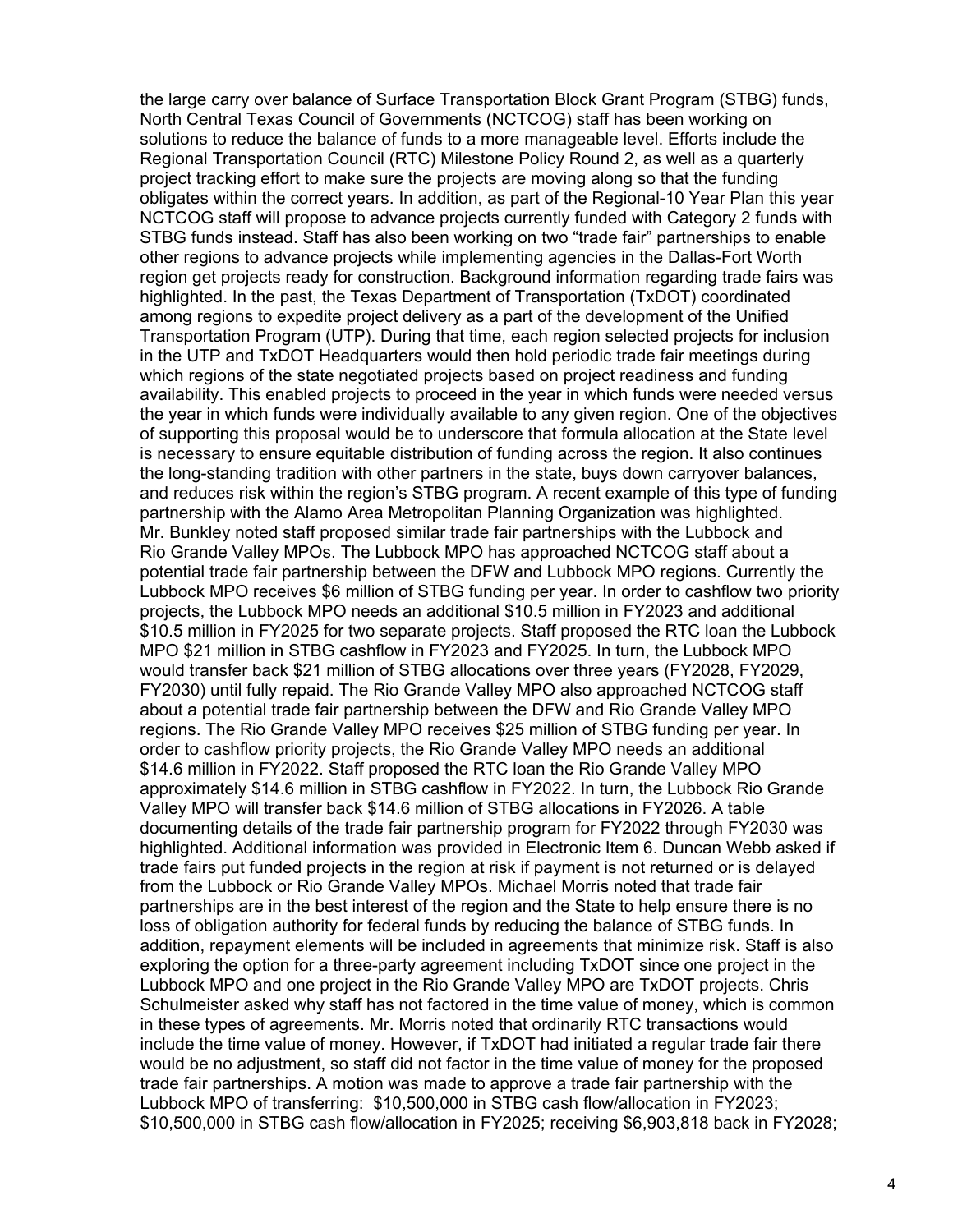receiving \$6,994,465 back in FY2029; and receiving \$7,101,717 back in FY2030. Also included in the motion was approval of a trade fair partnership with the Rio Grande Valley MPO of transferring: \$14,578,845 in STBG cash flow/allocation in FY2022 and receiving \$14,578,845 back in FY2026. In addition, action included approval directing staff to enter into interlocal agreements with the Lubbock MPO and Rio Grande Valley MPO that outline the terms of agreement and to monitor the funds transfer agreement process at TxDOT to ensure that the terms of agreements are honored over time. Duncan Webb (M); Theresa Daniel (S). The motion passed unanimously.

7. **American Rescue Plan Act Transit Funding Allocations: Round 3:** Shannon Stevenson presented funding recommendations for the third round of emergency relief funding from the Federal Transit Administration (FTA), following the Coronavirus Aid, Relief, and Economic Security Act (CARES) and Coronavirus Response and Relief Supplemental Appropriations Act (CRRSAA), which in total provided approximately \$39 billion to the public transportation industry. The American Rescue Plan Act of 2021 (ARP) provides an additional \$30.5 billion nationwide in emergency funds to help alleviate the funding shortfalls to the nation's public transportation systems due to COVID-19. It also provides a small amount of funding through the Enhanced Mobility of Seniors and Individuals with Disabilities Program (Section 5310). Funding is provided at a 100 percent federal share and prioritizes funds for operational and payroll needs in response to COVID-19. Different than the other two funding programs, ARP funding must be obligated by September 30, 2024, and disbursed by September 30, 2029. The primary objective of the funding is to ensure public transportation agencies receive sufficient funding, combined with CARES Act and CRRSAA apportionments to equal at least 132 percent of the urbanized area's public transit operating costs. As the designated recipient of FTA urbanized area formula funds for North Texas, the North Central Texas Council of Governments (NCTCOG) is responsible for allocating the funds within the region. Available funding was highlighted, which includes approximately \$340.4 million for the Dallas-Fort Worth-Arlington Urbanized Area and \$14.1 million for the Denton-Lewisville Urbanized Area across both programs. Funding was also allocated for the McKinney Urbanized Area and will be administered by the Texas Department of Transportation. Qualifying recipients will receive funding based on their 2018 operating expenses. Emergency assistance funding for urbanized areas may not exceed 132 percent of 2018 operating expenses. Five transit providers fall below the 132 percent threshold: Dallas Area Rapid Transit (DART), the Denton County Transportation Authority (DCTA), Trinity Mero, Public Transit Services (PTS) who provides service in Parker and Palo Pinto counties, and STAR Transit who provides service in Kaufman, Rockwall, and a small portion of South Dallas counties. Qualifying recipients of Section 5310 funding will be awarded funds based on eligibility and overall need. While the RTC has discretion on and some flexibility on how to distribute the funds within the region, she noted staff believed the best approach to minimize exposure was to follow congressional desire. Allocation methodology tables were highlighted and included the 2018 operating expenses for all transit operators in the North Texas region, 132 percent of their operating expenses, how much funding was provided through the CARES Act and CRSSAA, as well as providers recommended for funding. Also highlighted was the total recommended COVID relief funding. The schedule for this effort was reviewed and details were provided in Electronic Item 7. Barry L. Gordon discussed the urbanized areas and asked if staff anticipated any changes to the urbanized areas as a result of the upcoming distribution of 2020 Census data. If changes were expected, he asked if there should be conditional approval of the item pending receipt of 2020 Census data. Ms. Stevenson noted that changes to the urbanize area boundaries were anticipated as a result of 2020 Census data but reminded members that the proposed funding was primarily for losses suffered due to the pandemic, not for future planning, and was based on 2018 operating expenses. Cara Mendelsohn asked if there was consideration given to requesting that transit agencies produce results with the funding provided. For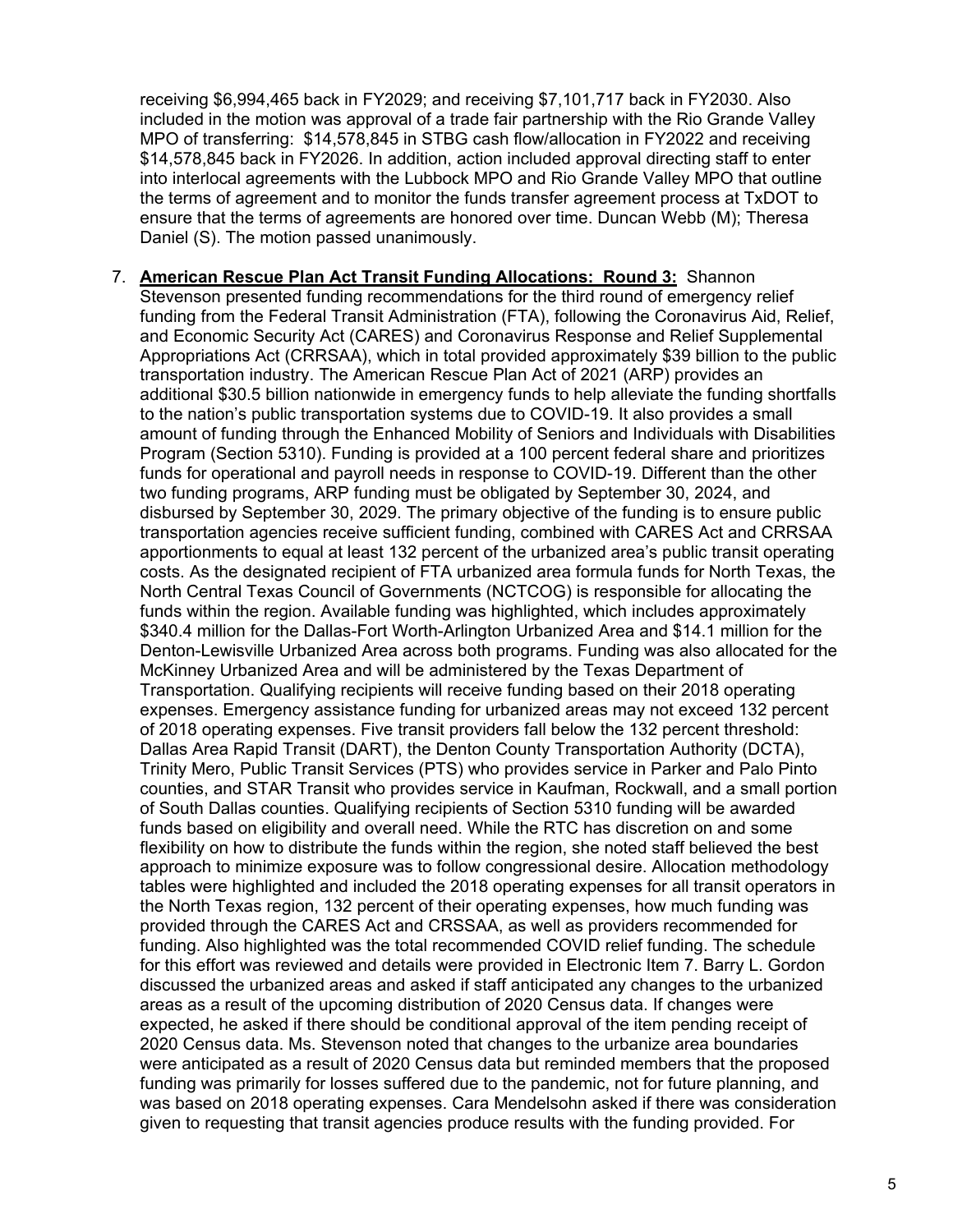example, in areas where routes were reduced, routes must be reinstated to receive funds. She noted it was unsettling to her to provide money to transit agencies without knowing specifically how the funding would be used. Ms. Stevenson added that FTA has established funding requirements and prioritizes the use of funds for operational and payroll needs, with a caveat that the transit agency must prove that it has brought back all furloughed employees and be fully operational before the funds can be used for expansion of service or capital investments. Dianne Costa requested that the RTC support the funding recommendations. She noted that she understood the large sum of funding proposed for COVID-19 relief but explained that the agencies are restricted on how the funds can be used. She highlighted many efforts implemented by transit agencies in response to COVID-19 and the need to continue to ensure drivers and riders are safe. Jeff Davis asked if the calculation of operating expenses for the Trinity Railway Express (TRE) was divided equally between DART and Trinity Metro. Ms. Stevenson noted that staff has taken TRE operating expenses into account. DART reports all TRE operating expenses to the National Transit Database. Trinity Metro's portion of the TRE operating expenses was deducted from the DART operating expenses and then added to Trinity Metro. A motion was made to approve funding allocations from the American Rescue Plan Act of 2021 detailed in Electronic Item 7 and to recommend that staff revise administrative documents as appropriate to incorporate the additional funds. Theresa Daniel (M); Ann Zadeh (S). Cara Mendelsohn was opposed. The motion passed.

8. **Legislative Update:** Rebekah Hernandez provided an update on federal legislative actions related to transportation and air quality issues affecting the Dallas-Fort Worth area. Last month, President Biden proposed a \$2.3 trillion infrastructure plan that included \$571 billion for transportation. Since that time, Senate Republicans proposed a separate five-year plan totaling \$568 billion for spending on more traditional infrastructure that includes baseline spending. She noted President Biden continues to meet with leadership on each side to discuss differences. Regarding surface transportation reauthorization, it is uncertain which plan would move forward, but a new reauthorization bill is needed before September 30, 2021. On May 12, the House Transportation and Infrastructure Committee Chair said the committee intends to take up the bill before May 31 and would like to pass a bill before the July 4th holiday. In addition, 318 House members submitted earmarks totaling over 2,300 projects for consideration in a surface transportation bill. She also highlighted information about the American Rescue Plan, which is the COVID relief package approved in March 2021. The Treasury Department recently released an Interim Final Rule, fact sheet, and FAQs for states, cities, and counties to help meet their pandemic response needs. The guidance outlines the eligible uses and includes specific questions for which comments are requested, specifically on the uses of funding for public health, essential workers, and replacing lost revenue. Infrastructure funding is for water, sewer, and broadband, and entities should expect to receive the first half of funding by the end of May, approximately \$350 billion to states, counites, and cities. Allocation information is available on the US Treasury website. Ms. Hernandez also provided an update on State legislative actions. Related to the State budget, both the House and Senate have approved their own versions of Senate Bill 1 and appointed conferees to work out the differences between the versions. The Comptroller also recently released a revised biennial revenue estimate that includes a \$1.67 billion increase in general revenue. In addition, an additional \$500 million is expected to be transferred to the State Highway Fund. Bill topics related to the Regional Transportation Council (RTC) Legislative Program were highlighted. Related to transportation funding, SB 1728 would require a \$200 alternative fuel vehicle fee at the time of vehicle registration. The bill was approved in the Senate and is pending in House Transportation. HB 2219 would allow the Texas Department of Transportation to once again issues bonds from the Texas Mobility Fund and was approved in the House and then referred to Senate Transportation. HJR 99 would allow counties to use transportation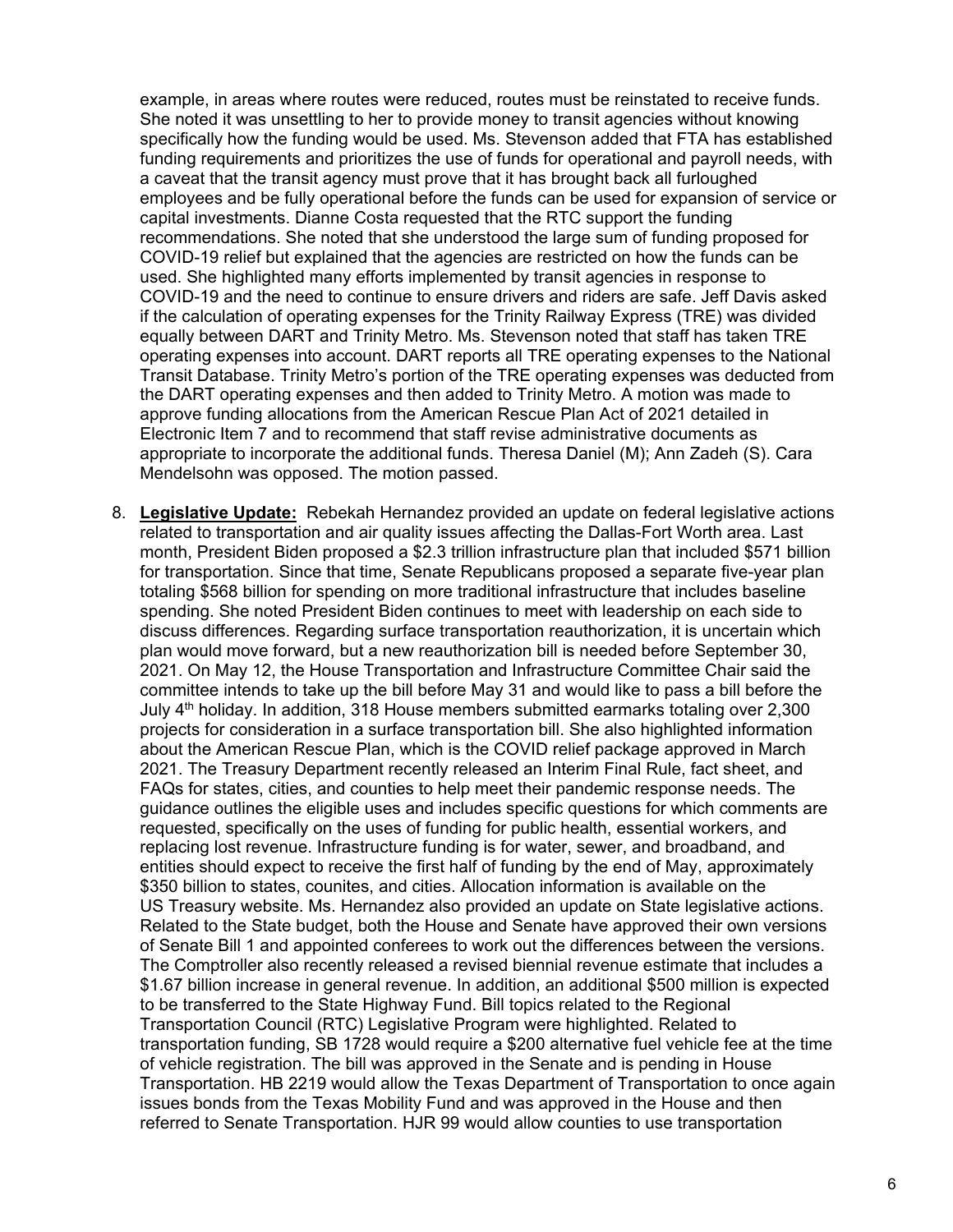reinvestment zones. Since this is a constitutional amendment, if approved it would be on a November ballot for voter approval. Air quality bills were also highlighted. SB 1263 was approved in the Senate and received initial approval in the House on May 12. The bill would make changes to the Texas Emissions Reduction Plan (TERP) and would also require the Texas Commission on Environmental Quality to remit 40 percent of TERP funds held in the Trust Fund to the State Highway Fund for a newly created program for Congestion Mitigation and Air Quality projects in nonattainment areas. HB 2539 would authorize unused Low Income Vehicle Repair Assistance, Retrofit, and Accelerated Vehicle Retirement Program (LIRAP) funds to go back to the counties from which they were collected for Local Initiative Projects that consist of air quality and transportation improvements benefiting air quality. The bill was approved in the House and is pending budget language that would be needed to allocate the funds. She noted the safety bill that has seen the most movement was SB 1055 that would create harsher penalties for drivers who injure a pedestrian or road user in a cross walk. Related to high-speed rail, she noted that bills have been filed related to landowner rights or eminent domain. SB 726 recently went to the Governor for signature. Although the bill had some harmful amendments, the amendments were not attached when the bill was discussed on the floor. Mr. Hernandez noted that staff would continue to monitor legislative actions and provide updates to the Council.

9. **Dallas-Fort Worth High-Speed Transportation Connections Study:** Dan Lamers provided an update regarding the Dallas to Fort Worth High-Speed Transportation (DFW HST) Connections Study, which is being conducted as part of a larger effort to bring a highspeed transportation system to the region and State. The study is comprised of two phases. Phase 1 efforts will soon conclude and provide recommendations for alignments and modes that will be carried into Phase 2, the formal federal environmental analysis process. Evaluation of a wide range of corridors and alignments was conducted through a series of screenings, with the resulting recommendation of alignments along IH 30 recommended for Phase 2 efforts. Corridor options include an alignment adjacent to the IH 30 corridor, as well as alignment within the formal IH 30 right-of-way that could be incorporated as part of the IH 30 redesign efforts by the Texas Department of Transportation Fort Worth District. Further refinement of the alignments along IH 30 will be conducted, especially in the station areas of downtown Dallas, downtown Fort Worth, and in Arlington. Options to access downtown areas in Fort Worth and Dallas were discussed. As alignment options are reviewed, it will be important to ensure connection for the facility to continue southward towards the Austin, San Antonio, and Laredo areas and to connect with high-speed transportation from the Houston to Dallas project west through Arlington to Fort Worth. Specific recommendations for these alignments will be developed as part of the federal environmental study in Phase 2. A variety of modes were also analyzed as part of the study and ranged from conventional modes such as rail to emerging technologies like hyperloop. Mode options were also evaluated through a series of screening criteria to narrow the technologies that will carry into Phase 2. One of the criteria used evaluation of the modes was technology readiness, a concept developed by NASA to evaluate technologies for commercial application readiness. Two mode recommendations from the screenings were identified, hyperloop and high-speed rail. Recommendations have been presented in several formats and will be presented to a wider group of elected officials in the next week. Public and agency engagement efforts were highlighted, including meetings with elected officials, federal agencies, working groups, public engagement, and stakeholder meetings. In addition, he noted that an interactive online public comment tool was available at [www.nctcog.org/dfw-hstcs](http://www.nctcog.org/dfw-hstcs) and upcoming virtual public meetings are scheduled for noon on May 19 and 6 pm on May 20. The upcoming schedule for this effort was highlighted. Staff expects to begin Phase 2 efforts in late summer/early fall, with a 24-month deadline for the Phase 2 process. Mr. Lamers noted action on the alignment and mode recommendations to proceed into Phase 2 efforts will be requested at the July 8 Regional Transportation Council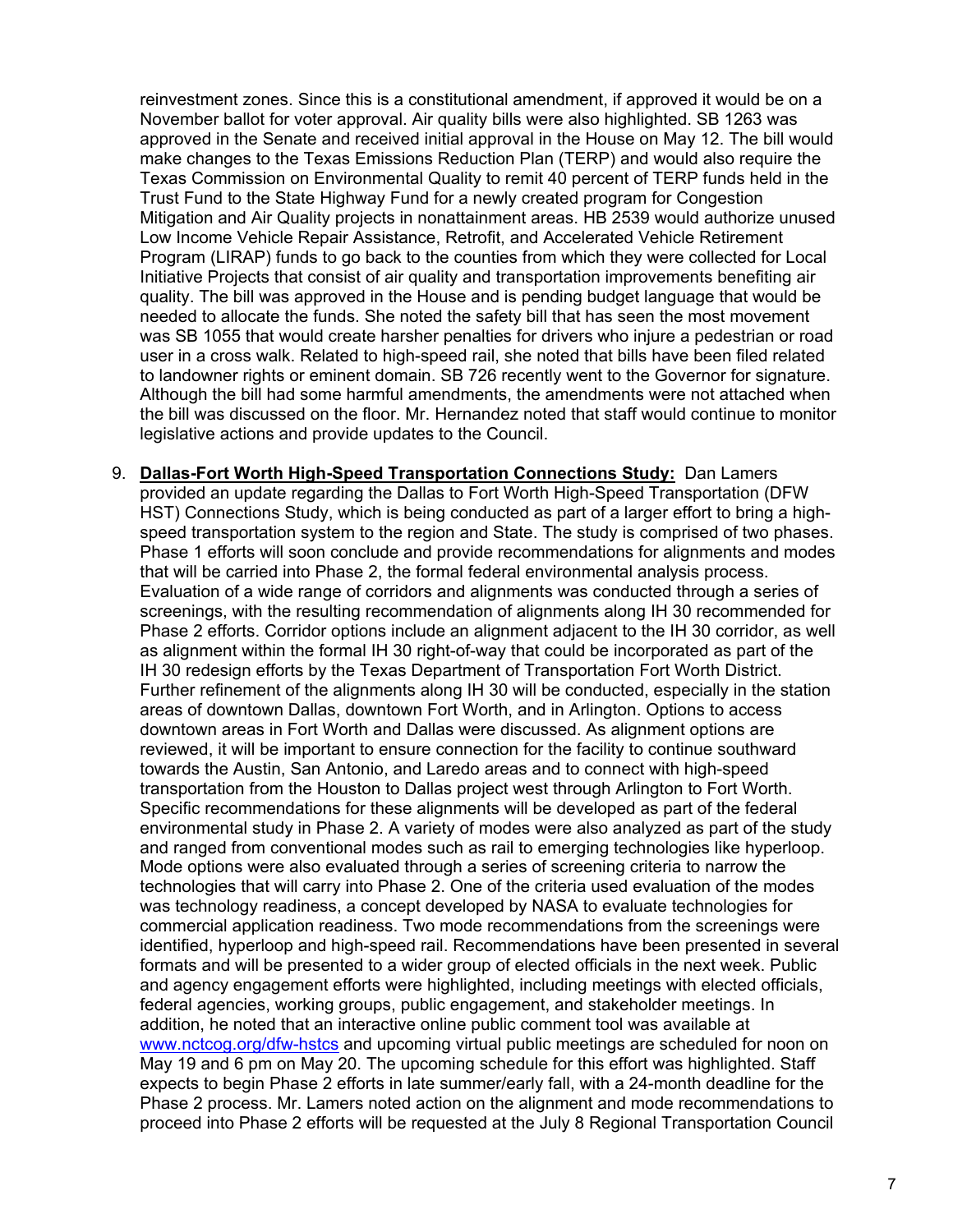(RTC) meeting. RTC Secretary Ann Zadeh asked if the upcoming virtual public meetings would include the same information presented at the RTC meeting. Mr. Lamers noted that additional details about the recommendations for modes and alignments will be presented at the public meetings. Ron Jensen asked if staff had a breakout of the Arlington section of the proposed alignment. Mr. Lamers noted that the area includes the three different alignments for IH 30, which will be determined in Phase 2 after further review of station locations, as well as SH 360 and SH 161 interchange options. Michael Morris noted that North Central Texas Council of Governments staff was aware the City of Grand Prairie is dealing with a proprietary situation and have asked the consultant to prepare information for Grand Prairie.

10. **Regional Pedestrian Safety Action Plan (2021):** Kevin Kokes presented elements of the draft 2021 Pedestrian Safety Action Plan for the 12-county metropolitan planning area, including goals and recommended policies. As background, he highlighted data from the Governor Highway Safety Administration that has documented over a 46 percent increase in pedestrian fatalities nationwide over the past decade as compared to the relatively modest increase of fatalities for all modes of transportation during that same time period. In fact, last year seven states in the country accounted for over 50 percent of pedestrian fatalities nationwide. Similar patterns in the Dallas-Fort Worth region are the reason why the Federal Highway Administration designated Texas as a pedestrian safety focus state and the Cities of Dallas and Fort Worth as focus cities. In addition, the Regional Transportation Council (RTC) has approved the regional safety position that even one death on the transportation is unacceptable and North Central Texas Council of Governments (NCTCOG) staff will be working with partners to develop projects, programs, and policies that help eliminate serious injuries and fatalities across all modes of travel. Mr. Kokes noted that an extensive amount of data was available for analysis to understand pedestrian crashes. Infographics providing a summary of some of the data were highlighted, with full details available in the Plan. Of note, individuals involved in pedestrian crashes tend to be younger adults in their 20s-30s, with approximately 70 percent of fatalities and serious injuries involving males. In addition, the majority of those crashes occur in non-intersections locations and tend to happen in dark lighting conditions or evening hours. Key elements of the Plan included the demographic and contributing factors analysis to determine who is involved in pedestrian crashes, how they occur, and crash density which was used to help coordinate with local entities to identify corridors with the highest frequency of documented crashes between motor vehicles and pedestrians for additional study and the implementation of safety counter measures. He noted the Plan also includes goals and policies in support of the RTC safety position, as well as an action plan to guide pedestrian safety projects and programs. An urbanized area map showing density pedestrian crash density in the urbanized area was highlighted, with the highest concentration of crashes occurs in the core areas of Dallas and Tarrant Counties, mainly Dallas and Fort Worth. Plans goals include the elimination of all serious injury and fatalities pedestrian crashes across the region by 2050, balancing the safety and needs of all users of the system, providing a high level of comfort for users of the system, integrating within roadway design the most direct facility alignments that prioritize safe pedestrian movements, and implementing all reasonable safety countermeasures to achieve adopted regional safety performance targets. A summary of the Plan policies was also provided that range from infrastructure and non-infrastructure policies related to educational programs and resources to implementation of safety counter measures in high crash density areas, as well as support state legislation related to pedestrian safety. In addition, action items within the Plan were highlighted, and focus on developing performance measures, monitoring the Plan and updating regularly, conducting roadway safety audits, coordinating with local governments at high density crash areas, and supporting the RTC Legislative Program related to safety. Mr. Kokes noted that details of the Plan goals, policies and action items were highlighted in Electronic Item 10 and also available in the finalized plan available at [www.nctcog.org/pedsafetyplan.](http://www.nctcog.org/pedsafetyplan) The schedule for the effort was highlighted, which has